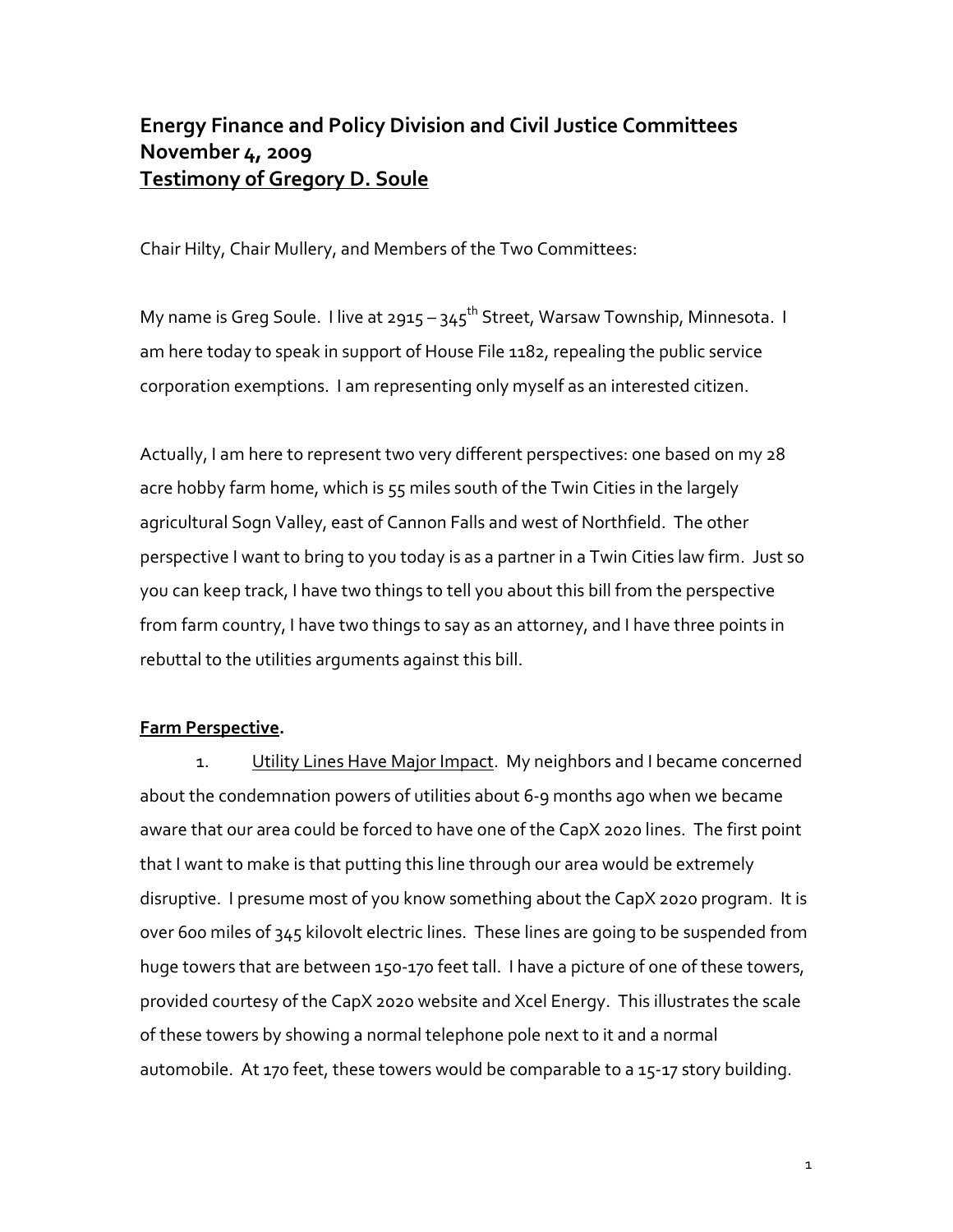Obviously, there is nothing like this out in the area where we live, and it would completely dominate the landscape.

 Unless you live out in the country, you have no idea what the adverse psychological and economic impacts of these lines can be. Many of my neighbors are farmers who are living in the homes where they were born. Many of the farms are century farms which have been in the same family for over 100 years. These people put a huge value on continuity and stability, and they back up that valuation by actually spending their lives in the same place for their entire lives. All of them are very fearful about the impact of these towers.

The impact is not only psychological and aesthetic, it is also economic. In the second chart that I brought today, you will see a depiction of one of the alternate lines that have been proposed by Xcel in my area. While it may be hard to make out from your seats, the orange areas along the line closest to my home indicate the 20 individual farms whose fields would be bisected along only a 12-mile stretch of this proposed line. Any farmer can tell you that having these lines divide up his fields is going to significantly interfere with his farming operations, driving up costs and reducing yields.

 Now I'm sure some of you are thinking that these lines have to go somewhere and somebody is going to have to bear the burden of having these lines located on their property. While that may be true, you can at least pass House File 1182 to give them a chance to be fairly compensated when these lines are shoved down their throats.

2. Land Owners Feel Powerless. The second perspective I want to offer from farm country is that most of my neighbors feel that this entire process is completely beyond their control. They know that with the power of condemnation,

2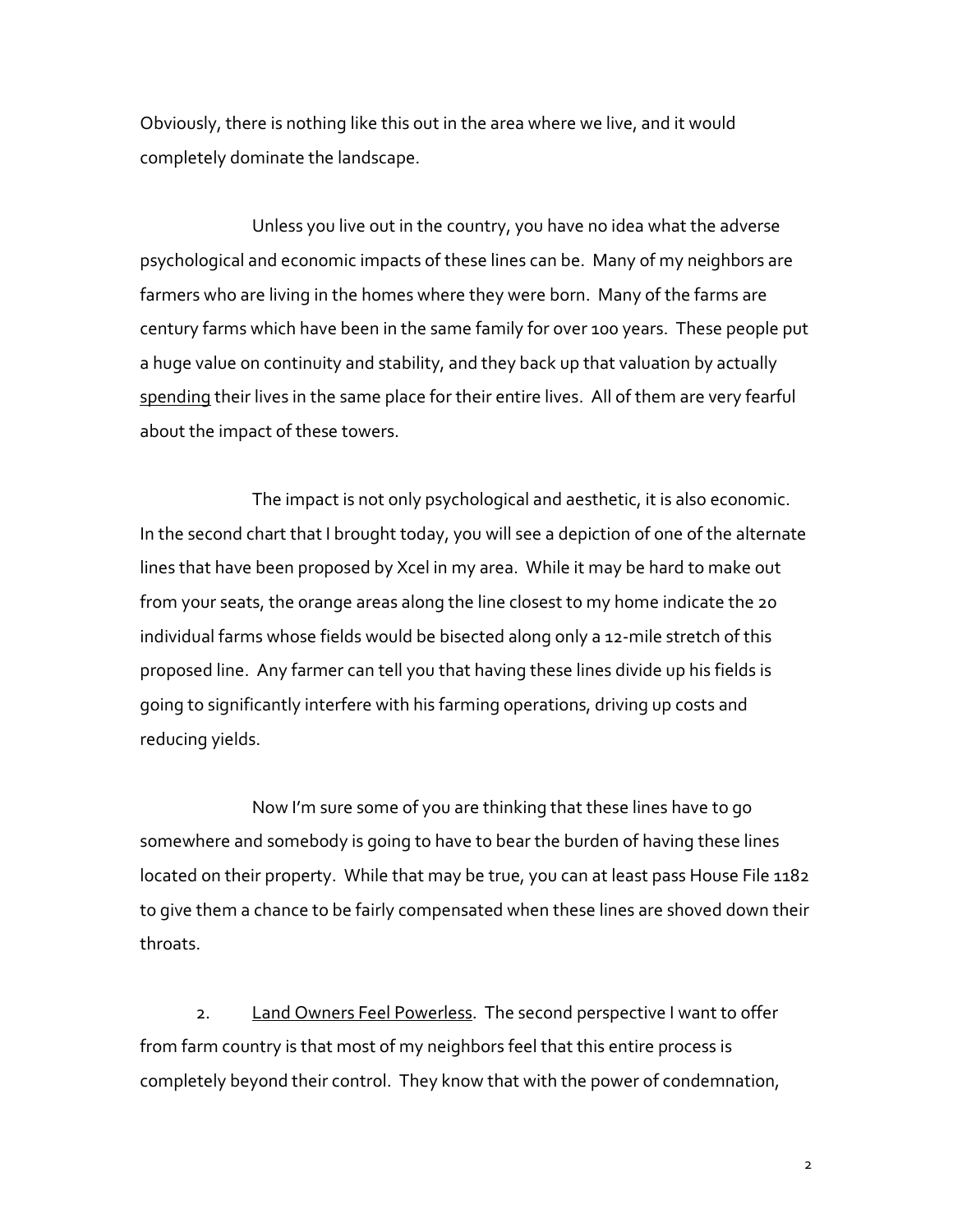Xcel can put these lines anywhere they like, and they can force landowners to sell them an easement for these lines. These are facts that naturally make landowners feel powerless. Ultimately, that feeling of powerlessness extends over to the process of negotiating a price. Enacting House File 1182 would provide procedural safeguards that would give these farmers a fighting chance of negotiating a fair price for their land, even when they can't control where the line is located and don't want to sell an easement to the utility.

## Attorney Perspective.

1. David vs. Goliath. I believe that if there is a dispute, or any kind of transaction between two parties, the best results occur when the parties have relatively equal bargaining positions. With the current special privileges that the utilities have in condemnation, their bargaining position is far superior to the property owner. The utilities come in with their engineers, environmental experts, their attorneys and their appraisers, and basically have an open checkbook because their costs are passed on to the ratepayers. The utilities have the efficiency of being able to use the same experts in transaction after transaction. In contrast, the property owner has to engage in an unfamiliar process and spend money on an attorney and an appraiser just to defend himself or herself against an unwanted sale at an unreasonable price. In this circumstance, the least the government can do is provide the procedural benefits that would be implemented by Representative Bly's bill.

2. Equal Treatment. The second point I want to make as an attorney is based on the concept of equal treatment under equal circumstances. Right now, if the state, county or local government wants to condemn my land, there are certain procedural safeguards for that process. But those procedural safeguards don't apply to the utilities. There is absolutely no policy reason why the utilities condemning private property should be treated differently than the government. I believe the public utilities were exempted in 2006 because they hadn't "overused" condemnation like

3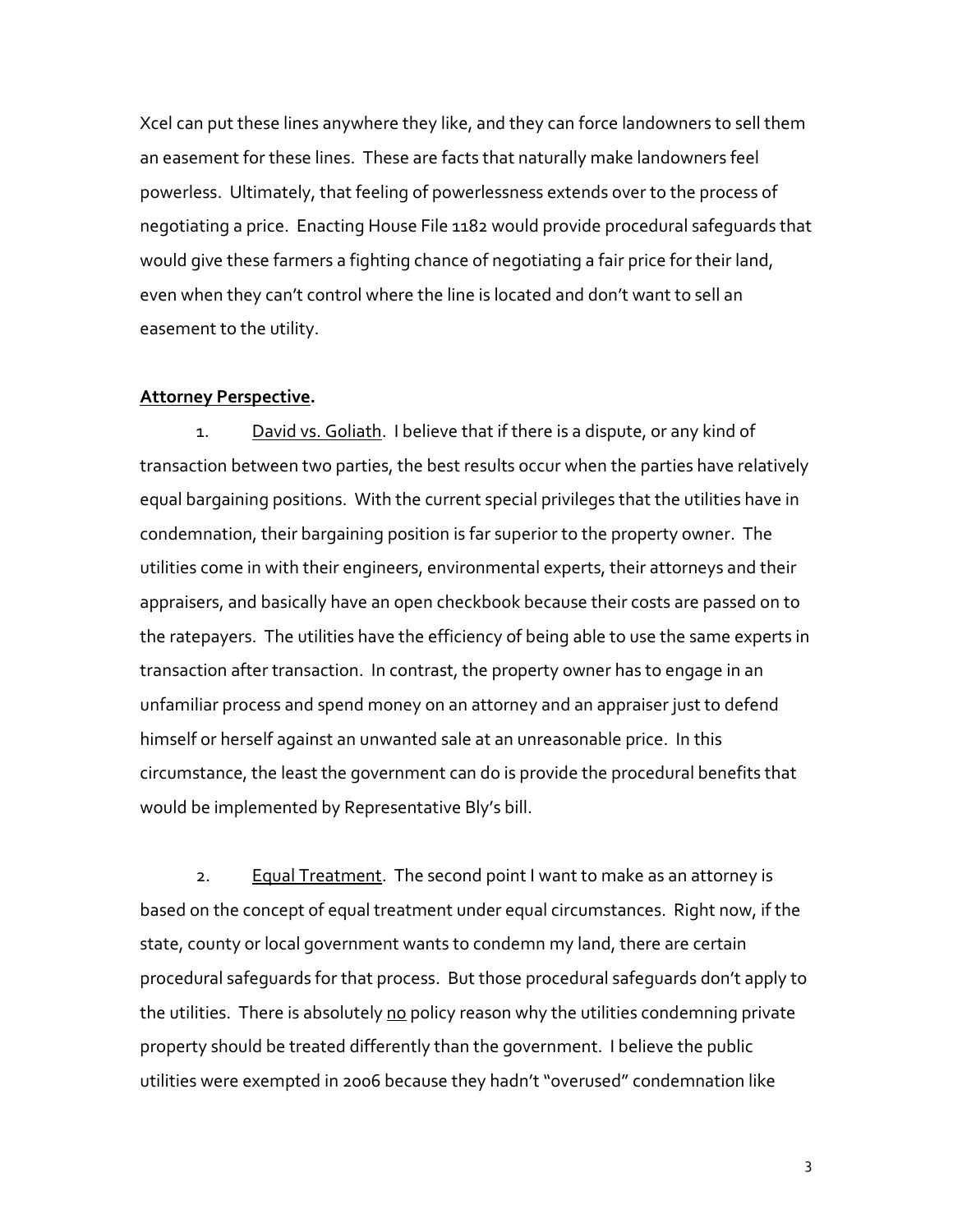some cities did (Richfield: Best Buy headquarters). But the procedural safeguards are really just fair methods to give landowners a chance to get a fair price for their lands. This bill would make the utilities play by the same rules that currently apply to state, county and local governments.

## Rebuttal.

 Now I want to turn to my rebuttals of three arguments that you have heard or will hear from the utilities.

- 1. Utilities are highly regulated. The first argument you will hear is that the utilities are highly regulated, that they conduct lots of meetings and hearings, and as a result don't need to be subject to any more restrictions through the condemnation process. However, all of their regulations and meetings don't come into play, at all, when it comes time to negotiate a price sitting at the farmer's kitchen table. At that moment, all the hearings are done and no regulator is there to look over the utility's shoulder. That is exactly the point in this process where Representative Bly's bill would put into play procedural safeguards that would give the landowner a fighting chance to get a fair price.
- 2. Safeguards will delay and add costs. The utilities will tell you that these safeguards will be costly and that they will unduly slow down their process of acquiring property for these power lines. However, these are the same "Chicken Little, the sky is falling" arguments that were raised in 2006. But you do not have MNDOT or Hennepin County or local governments coming back to you complaining about how the procedural safeguards enacted in 2006 are making it impossible for them to acquire land for roads and utilities. All Representative Bly's bill does is to have the utilities operate under the same procedural safeguards, and these

4